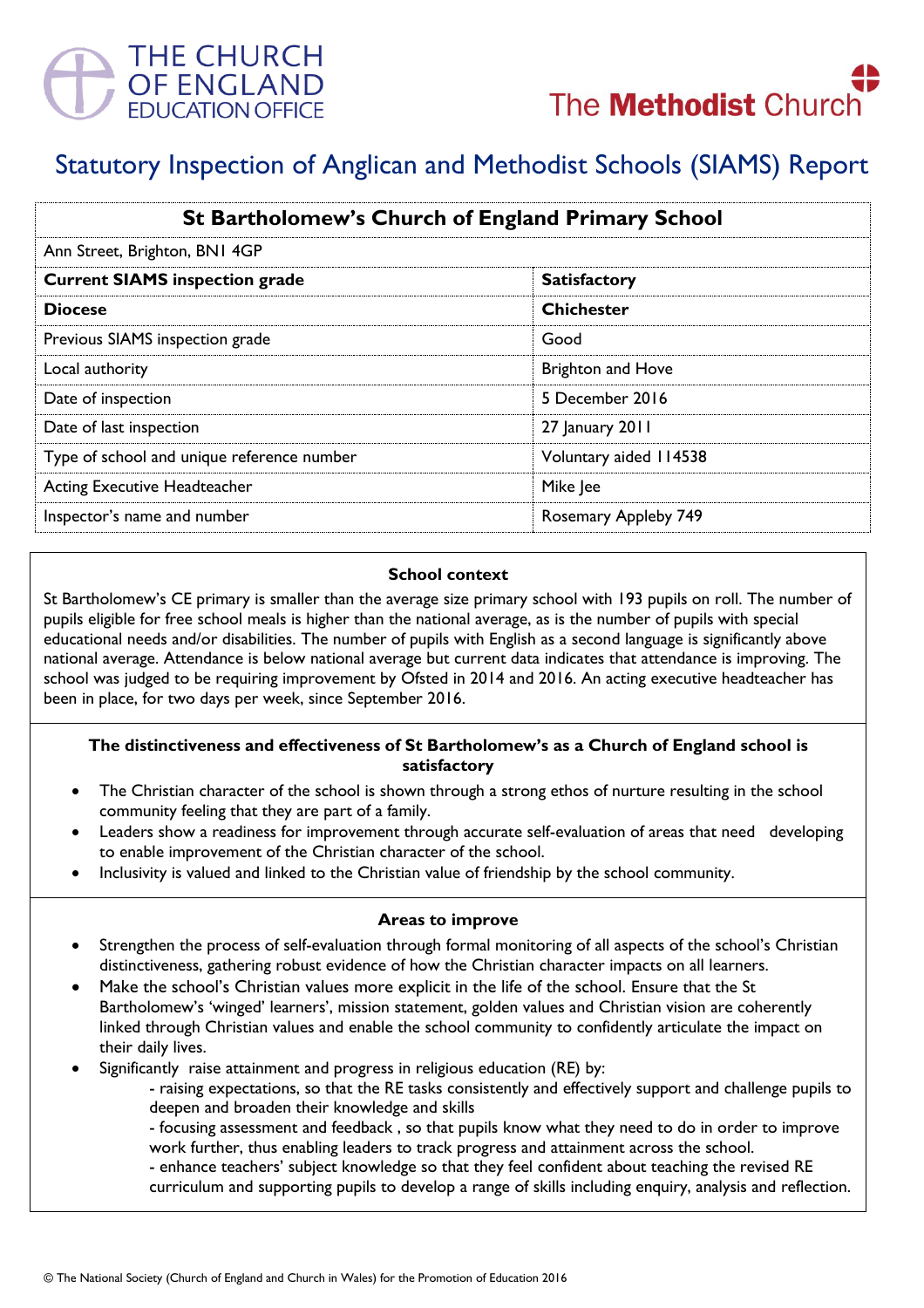## **The school, through its distinctive Christian character, is satisfactory at meeting the needs of all learners**

This is an improving church school where there has been a focus on driving up attainment and improving leadership across the school. Although some academic outcomes remain below floor targets, data shows an upward trend illustrating that attainment is catching up with national expectations. St Bartholomew's school effectively provides an inclusive environment where the needs of families are met. This high level of nurture and care to its school community is guided by a strong Christian ethos of love, friendship and respect. Pupils say that friendship is important because 'we like loving people because it makes us feel special'. Parents praise the school because it treats 'children as individuals and addresses their individual needs and involves parents'. They choose this school because there 'is a genuine faith' and the 'school is about what they can do for us'. Inclusivity is explicit and pictures of families around the world are representative of the school's families on roll and celebrate the school's diversity. The school motto of 'Learning for life within Christian values' drives the school and governors are steadfast that 'faith is at the heart of our school community'. The school community confidently talk about the schools' 'winged' learning values and golden values; be calm, positive, respectful, polite and safe. However, these have not been linked to the school's mission statement or Christian values and do not provide a coherent picture of the school's Christian ethos. This means that the school is not explicit about which Christian values are driving their Christian foundation and the school community cannot confidently articulate the impact of Christian values on their daily lives. Pupils understand that giving money for charity, such raising money for a school in Sierra Leone and Red Nose Day is important because it helps to give others a better life*.* They link the Christian values of respectfulness, kindness and generosity to their fundraising. St Bartholomew's have welcomed Syrian refuges into school; they involve them and their families in day to day life of the school and create a calm environment for praying and fasting during Ramadan for Muslim staff and families. In this way pupils are exposed to the needs of diverse communities in the UK and abroad. Displays around the school of Black History Month, Martin Luther King, Remembrance Day, and class reflection areas contribute to social, moral, spiritual and cultural (SMSC) education. They provide an environment which reflects the school's foundation and as a result frame reflection in a Christian context.

## **The impact of collective worship on the school community is satisfactory**

Collective worship is a distinct time in the school day when the school gather together as a family. Most pupils are respectful through participation in worship such as singing and praying. Aspects of Anglican worship such as praying, reflection, lighting a candle for advent and singing hymns are established and reflect the shape of Anglican worship. Some pupils know that lighting a candle is to show that Jesus is the light of the world. Pupils learn about important times in the church year. They know that that Advent is about preparing for the birth of Jesus and this is linked to helping others through 'random acts of kindness' as modelled by Saint Nicholas. There is an appropriate focus on the centrality of Jesus Christ in worship. Reference is made to God as Father, Son and Holy spirit but learners do not yet understood this is called the Trinity. The weekly mass at St Bartholomew's parish church is central to the life of the school. Year 6 write and read prayers and serve at mass. Pupils are proud of their local church and 'find it special going into church because it's a calm space where you can relax'. The proximity of the church to the school increases its profile and it is valued by the school community. Services at St Bartholomew's church such as Remembrance Day, harvest, Christingle, year 6 leaver's service, carol singing and confirmation of pupils appropriately extend Anglican tradition. St Bartholomew's church is currently recruiting for a leader. However, clergy from a local church regularly lead worship at the school and are known well by the school community. Pupils know that the curate is important because 'she teaches us about Christianity'. Pupils do not experience contributions from other Christian leaders, therefore they do not experience a rich range of worship and the school is actively seeking to increase the range of leaders for worship. Prayer is valued and pupils know you can pray to God to 'say how fortunate you are'. Reflection areas in each classroom provide opportunities for spirituality by providing a quiet place to pray read the Bible and write prayers. After a recent monitoring visit governors fed back that pupils were not engaged with the prayer said before lunch. Therefore each class now has a prayer book where they write personal prayers. Pupils choose a prayer to read before lunch. Pupils value the new practice of choosing a prayer to read and reflect upon before lunch each day. The school prayer and prayers written by both staff and pupils are displayed around school and reinforce the importance of prayer. Pupils know that the Bible is important to Christians because it is 'like a map to guide you the right way'. However, pupils find it challenging to talk about their favourite Bible stories so most pupils are not yet linking these stories to their own lives or to Christian values. Adults are starting to evaluate worship. However, this is not yet embedded and pupils do not formally evaluate worship. Planning is appropriate but is not contributed to by a variety of stakeholders. Recently this has been the responsibility of the curate while the school seeks a permanent leader of collective worship